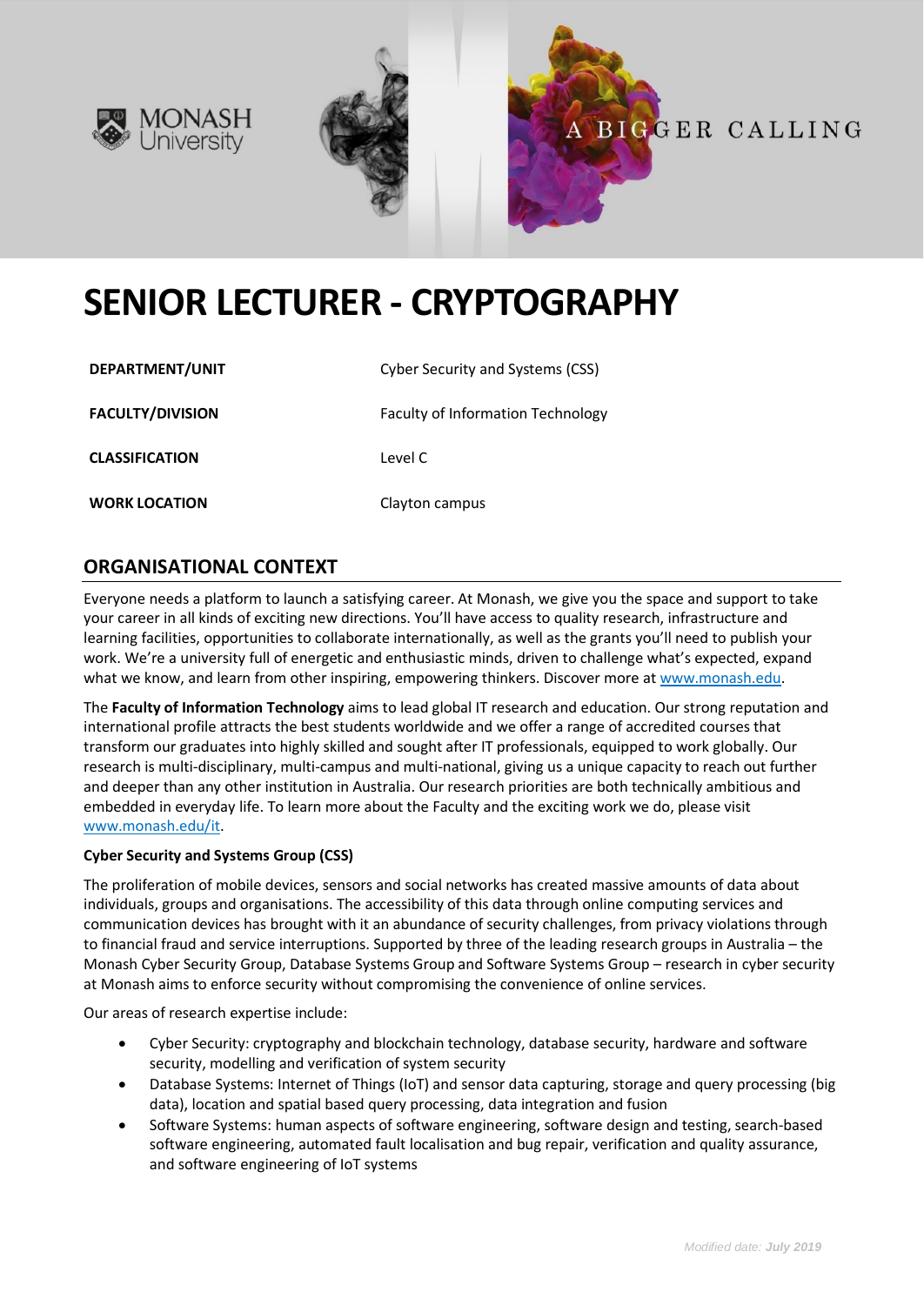# **POSITION PURPOSE**

A Level C academic is expected to make significant contributions to the teaching effort of a department, school, faculty or other organisational unit or an interdisciplinary area. An academic at this level is also expected to play a major role in scholarship, research and/or professional activities.

As part of the teaching and research role, the Senior Lecturer – Cryptography will engage in teaching, including the development of education resources and new course units; and research of cutting-edge and contemporary cryptography technologies and practices, for example applied cryptography and database security.

**Reporting Line:** The position reports to the lead of Cyber Security and Systems Group (CSS)

**Supervisory Responsibilities:** This position may provide direct supervision for 1-5 staff members

**Financial Delegation:** Not applicable

**Budgetary Responsibilities:** Not applicable

## **KEY RESPONSIBILITIES**

Specific duties required of a Level C academic may include:

- **1.** The conduct of tutorials, practical classes, demonstrations, workshops, student field excursions, clinical sessions and/or studio sessions
- **2.** Initiation and development of subject material
- **3.** Course coordination
- **4.** The preparation and delivery of lectures and seminars
- **5.** Supervision of major honours or postgraduate research projects
- **6.** Supervision of the program of study of honours students and of postgraduate students engaged in course work
- **7.** The conduct of research
- **8.** Significant role in research projects including, where appropriate, leadership of a research team
- **9.** Involvement in professional activity
- **10.** Consultation with students
- **11.** Broad administrative functions
- **12.** Marking and assessment
- **13.** Attendance at departmental, school and/or faculty meetings and a major role in planning or committee work

## **KEY SELECTION CRITERIA**

#### **Education/Qualifications**

- **1.** The appointee will have:
	- A doctoral qualification in the relevant discipline area

#### **Knowledge and Skills**

- **2.** Possess a high level of interpersonal skills and demonstrated ability to work independently and as part of a team across both the education and service sectors
- **3.** Demonstrated research ability; including developing a solid track record of refereed research publications and/or attracting research funding